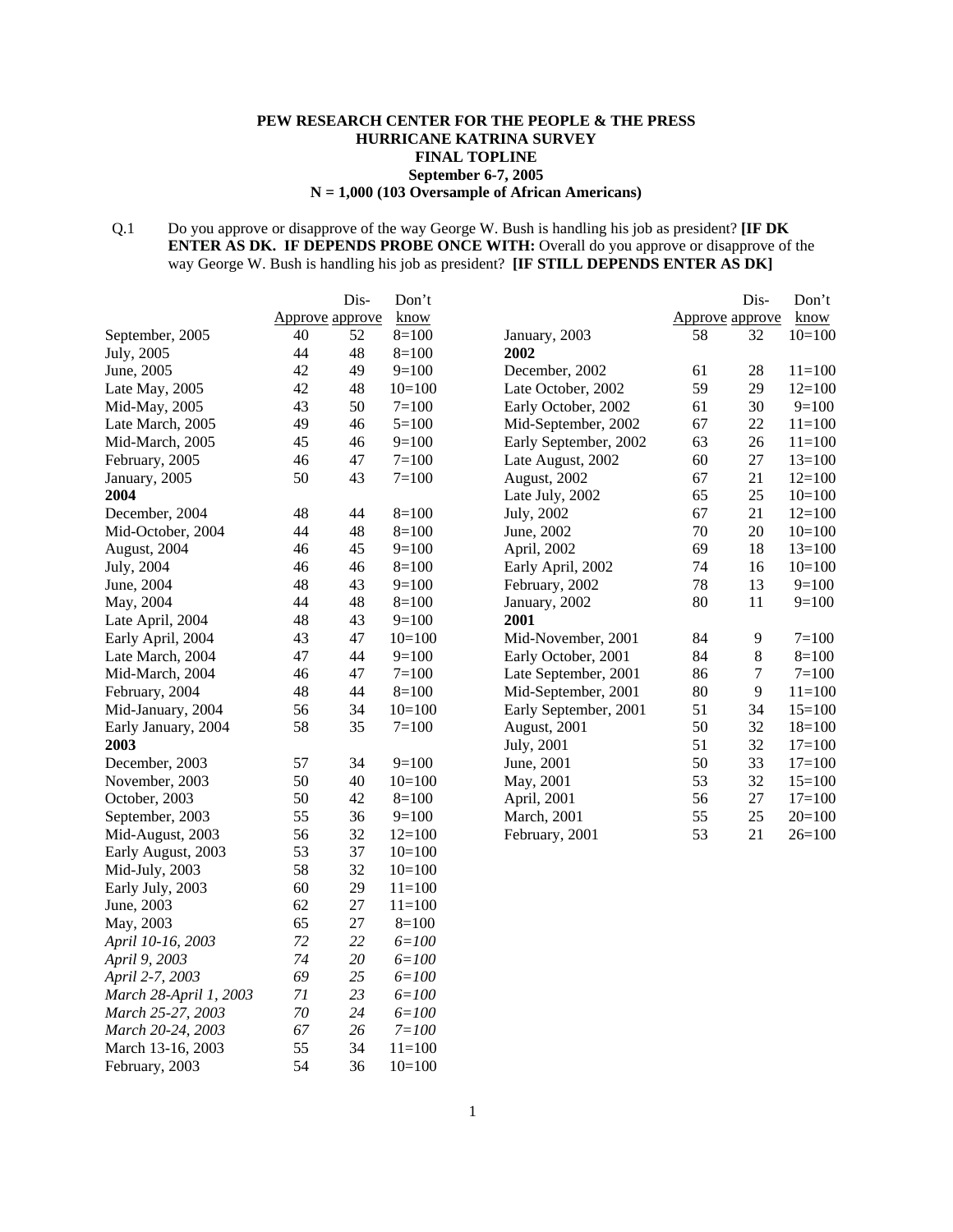Q.2 Do you approve or disapprove of the way George W. Bush is handling **[INSERT ITEM, RANDOMIZE]** 

|    |                                | Approve | <b>Disapprove</b> | DK/Ref.    |
|----|--------------------------------|---------|-------------------|------------|
| a. | The economy                    | 33      | 60                | $7 = 100$  |
|    | July, 2005                     | 38      | 53                | $9=100$    |
|    | Mid-May, 2005                  | 35      | 57                | $8=100$    |
|    | February, 2005                 | 43      | 50                | $7=100$    |
|    | January, 2005                  | 45      | 50                | $5=100$    |
|    | Mid-October, 2004              | 38      | 55                | $7=100$    |
|    | Early September, 2004          | 44      | 49                | $7 = 100$  |
|    | August, 2004                   | 42      | 52                | $6=100$    |
|    | July, 2004                     | 42      | 52                | $6=100$    |
|    | June, 2004                     | 43      | 50                | $7 = 100$  |
|    | Early April, 2004              | 39      | 53                | $8=100$    |
|    | Mid-January, 2004              | 47      | 47                | $6=100$    |
|    | September, 2003                | 43      | 48                | $9=100$    |
|    | February, 2003                 | 43      | 48                | $9=100$    |
|    | January, 2003                  | 47      | 45                | $8=100$    |
|    | Early October, 2002            | 49      | 40                | $11=100$   |
|    | June, 2002                     | 53      | 36                | $11 = 100$ |
|    | January, 2002                  | 60      | 28                | $12=100$   |
|    | Early September, 2001          | 47      | 44                | $9=100$    |
|    | February, 2001                 | 50      | 22                | $28=100$   |
| b. | The situation in Iraq          | 34      | 58                | $8=100$    |
|    | July, 2005                     | 35      | 57                | $8=100$    |
|    | Mid-May, 2005                  | 37      | 56                | $7=100$    |
|    | February, 2005                 | 40      | 53                | $7=100$    |
|    | January, 2005                  | 45      | 50                | $5=100$    |
|    | Mid-October, 2004              | 37      | 56                | $7=100$    |
|    | Early September, 2004          | 47      | 45                | $8=100$    |
|    | August, 2004                   | 43      | 52                | $5=100$    |
|    | July, 2004                     | 42      | 53                | $5=100$    |
|    | June, 2004                     | 42      | 51                | $7=100$    |
|    | Late April, 2004               | 44      | 48                | $8=100$    |
|    | Early April, 2004              | 40      | 53                | $7=100$    |
|    | Mid-January, 2004              | 59      | 37                | $4=100$    |
|    | September, 2003                | 52      | 40                | $8=100$    |
|    | April 10-16, 2003 <sup>1</sup> | 77      | 17                | $6=100$    |
|    | April 8-9, 2003                | 71      | 23                | $6=100$    |
|    | --April 9, 2003                | 76      | 18                | $6 = 100$  |
|    | --April 8, 2003                | 65      | 28                | $7 = 100$  |
|    | April 2-7, 2003                | 73      | 21                | $6=100$    |
|    | March 28-April 1, 2003         | 69      | 26                | $5=100$    |
|    | March 25-27, 2003              | 73      | 23                | $4=100$    |
|    | March 23-24, 2003              | 72      | 22                | $6=100$    |
|    | March 20-22, 2003              | 70      | 23                | $7 = 100$  |
|    | February, 2003                 | 56      | 37                | $7 = 100$  |

<sup>&</sup>lt;sup>1</sup> From March to April 2003 the item was worded: "... dealing with the war in Iraq?"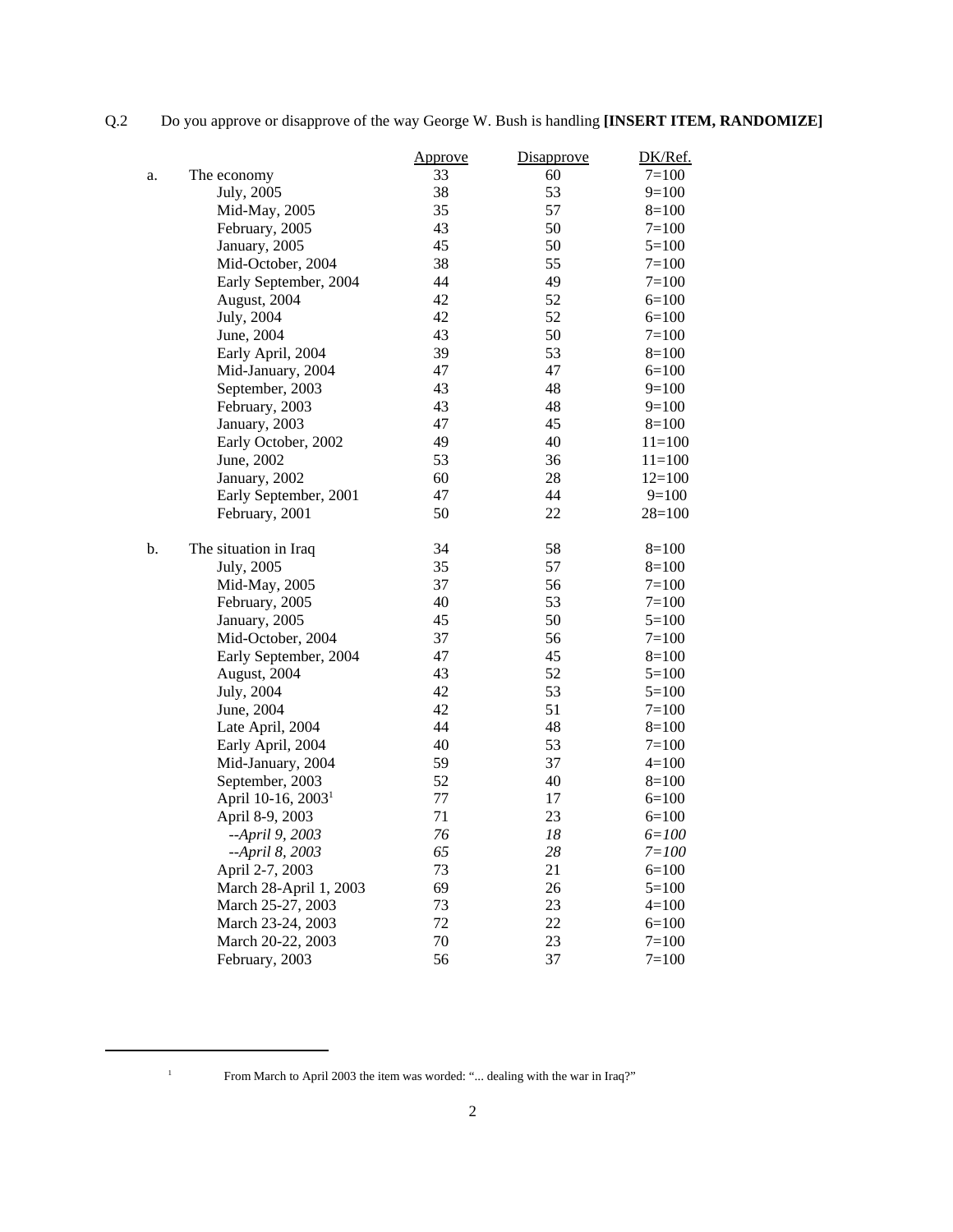| <b>Q.2 CONTINUED</b> |                                    | <u>Approve</u> | Disapprove | DK/Ref.   |
|----------------------|------------------------------------|----------------|------------|-----------|
|                      | January, 2003                      | 56             | 36         | $8=100$   |
|                      | Early October, 2002                | 56             | 34         | $10=100$  |
| c.                   | Terrorist threats                  | 49             | 41         | $10=100$  |
|                      | July, 2005                         | 49             | 40         | $11=100$  |
|                      | Mid-May, 2005                      | 57             | 35         | $8=100$   |
|                      | February, 2005                     | 59             | 34         | $7 = 100$ |
|                      | January, 2005                      | 62             | 33         | $5=100$   |
|                      | Mid-October, 2004                  | 49             | 40         | $11=100$  |
|                      | Early September, 2004              | 62             | 32         | $6=100$   |
|                      | August, 2004                       | 58             | 37         | $5=100$   |
|                      | July, 2004                         | 54             | 40         | $6=100$   |
|                      | June, 2004                         | 56             | 35         | $9=100$   |
|                      | Late April, 2004                   | 55             | 36         | $9=100$   |
|                      | Early April, 2004                  | 53             | 38         | $9=100$   |
|                      | Gallup: December, 2003             | 65             | 33         | $2=100$   |
|                      | September, 2003                    | 64             | 28         | $8=100$   |
|                      | February, 2003                     | 67             | 25         | $8=100$   |
|                      | January, 2003                      | 69             | 23         | $8=100$   |
|                      | Early October, 2002                | 71             | 22         | $7 = 100$ |
|                      | June, 2002                         | 74             | 18         | $8=100$   |
|                      | Mid-September, $2001^2$            | 85             | 6          | $9=100$   |
|                      | Clinton: Early September, 1998     | 72             | 20         | $8=100$   |
| d.                   | The impact of Hurricane Katrina on |                |            |           |
|                      | New Orleans and the Gulf Coast     | 38             | 52         | $10=100$  |

Q.3 Right now, which is more important for President Bush to focus on domestic policy or the war on terrorism? **[INTERVIEWER: IF RESPONDENT VOLUNTEERS "HURRICANE RELIEF" ENTER AS "DOMESTIC POLICY"]** 

|     |                    | Jan 2005 | Aug 2002 | Jan 2002 |
|-----|--------------------|----------|----------|----------|
| 56  | Domestic policy    | 40       | 29       | 33       |
| 25  | War on terrorism   | 44       | 43       | 52       |
|     | Neither (VOL.)     |          |          | *        |
| 12  | Both (VOL.)        | 13       | 22.      | 13       |
| -6  | Don't know/Refused |          |          |          |
| 100 |                    | 100      | 100      | 100      |

 $2<sup>2</sup>$  In Mid-September, 2001 the question was worded: "...dealing with the terrorist attacks on the World Trade Center in New York City and the Pentagon in Washington." In Early September 1998 the question was worded: "Do you approve or disapprove of the way Bill Clinton is handling current threats from international terrorist groups?"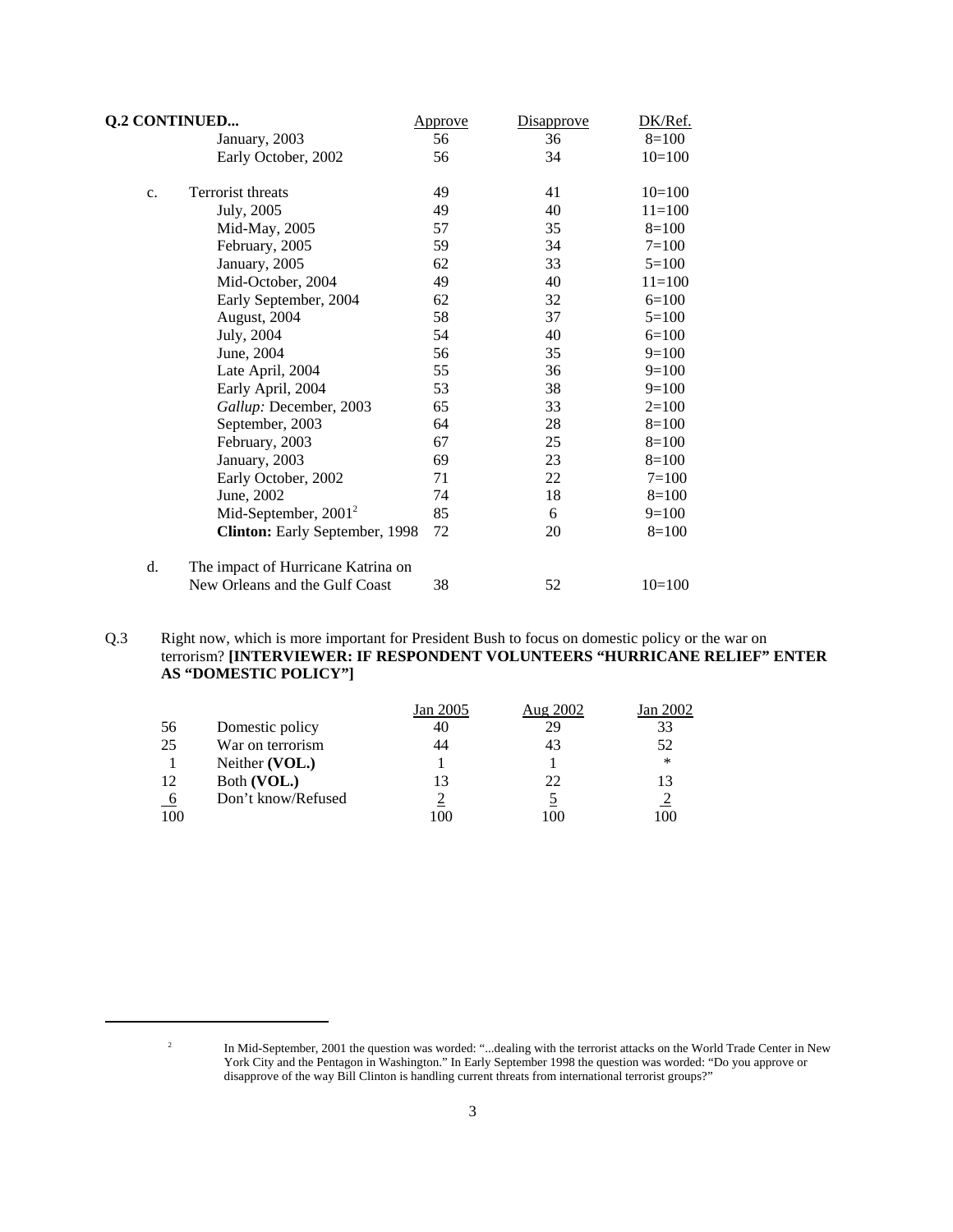|    | closely. [INSERT ITEM; RANDOMIZE.]       |         |    |                  |                           |                |
|----|------------------------------------------|---------|----|------------------|---------------------------|----------------|
|    |                                          | Very    |    |                  | Fairly Not too Not at all |                |
|    |                                          | Closely |    | Closely Closely  |                           | Closely DK/Ref |
| a. | News about the current situation in Iraq | 32      | 40 | 20               | $\tau$                    | $1 = 100$      |
|    | July, 2005                               | 43      | 37 | 13               | $\sqrt{6}$                | $1 = 100$      |
|    | June, 2005                               | 41      | 39 | 12               | $\boldsymbol{7}$          | $1 = 100$      |
|    | Mid-May, 2005                            | 42      | 42 | 11               | 5                         | $* = 100$      |
|    | Mid-March, 2005                          | 40      | 39 | 14               | 5                         | $2=100$        |
|    | February, 2005                           | 38      | 45 | 13               | $\overline{4}$            | $* = 100$      |
|    | January, 2005                            | 48      | 37 | 11               | $\overline{4}$            | $* = 100$      |
|    | December, 2004                           | 34      | 44 | 15               | $\sqrt{6}$                | $1 = 100$      |
|    | Mid-October, 2004                        | 42      | 38 | 11               | $\,8\,$                   | $1 = 100$      |
|    | Early September, 2004                    | 47      | 37 | 9                | 6                         | $1 = 100$      |
|    | August, 2004                             | 39      | 42 | 12               | $\sqrt{6}$                | $1 = 100$      |
|    | July, 2004                               | 43      | 40 | 11               | 6                         | $* = 100$      |
|    | June, 2004                               | 39      | 42 | 12               | 6                         | $1 = 100$      |
|    | April, 2004                              | 54      | 33 | $8\,$            | 5                         | $* = 100$      |
|    | Mid-March, 2004                          | 47      | 36 | 12               | $\overline{4}$            | $1 = 100$      |
|    | Early February, 2004                     | 47      | 38 | 10               | $\overline{4}$            | $1 = 100$      |
|    | Mid-January, 2004                        | 48      | 39 | 9                | $\overline{\mathcal{L}}$  | $* = 100$      |
|    | December, 2003                           | 44      | 38 | 11               | $\sqrt{6}$                | $1 = 100$      |
|    | November, 2003                           | 52      | 33 | $\overline{9}$   | 5                         | $1 = 100$      |
|    | October, 2003                            | 38      | 40 | 14               | $\tau$                    | $1 = 100$      |
|    | September, 2003                          | 50      | 33 | $10\,$           | $\epsilon$                | $1 = 100$      |
|    | Mid-August, 2003                         | 45      | 39 | 10               | 5                         | $1 = 100$      |
|    | Early July, 2003                         | 37      | 41 | 13               | $8\,$                     | $1 = 100$      |
|    | June, 2003                               | 46      | 35 | 13               | $\sqrt{6}$                | $* = 100$      |
|    | May, 2003                                | 63      | 29 | $\sqrt{6}$       | $\overline{c}$            | $* = 100$      |
|    | April 11-16, 2003 <sup>3</sup>           | 47      | 40 | 10               | $\boldsymbol{2}$          | $1 = 100$      |
|    | April 2-7, 2003                          | 54      | 34 | 9                | $\overline{c}$            | $1 = 100$      |
|    | March 20-24, 2003                        | 57      | 33 | $\overline{7}$   | $\overline{c}$            | $1 = 100$      |
|    | March 13-16, 2003 <sup>4</sup>           | 62      | 27 | $\sqrt{6}$       | $\overline{4}$            | $1 = 100$      |
|    | February, 2003                           | 62      | 25 | $8\,$            | $\overline{4}$            | $1 = 100$      |
|    | January, 2003                            | 55      | 29 | $10\,$           | $\overline{4}$            | $2=100$        |
|    | December, 2002                           | 51      | 32 | 10               | $\sqrt{6}$                |                |
|    |                                          | 53      |    |                  | 5                         | $1 = 100$      |
|    | Late October, 2002                       |         | 33 | $\,8\,$          |                           | $1 = 100$      |
|    | Early October, 2002                      | 60      | 28 | $\sqrt{6}$       | $\mathfrak s$             | $1 = 100$      |
|    | Early September, 2002                    | 48      | 29 | 15               | 6                         | $2=100$        |
| b. | The high price of gasoline these days    | 71      | 19 | $\boldsymbol{7}$ | $\mathfrak{Z}$            | $* = 100$      |
|    | Mid-May, 2005                            | 58      | 27 | 9                | 5                         | $1 = 100$      |
|    | Mid-March, 2005                          | 50      | 32 | 13               | 5                         | $* = 100$      |
|    | Mid-October, 2004                        | 64      | 22 | 8                | 5                         | $1 = 100$      |
|    | August, 2004                             | 52      | 29 | $10\,$           | $\,8\,$                   | $1 = 100$      |
|    | July, 2004                               | 56      | 25 | 11               | $\tau$                    | $1 = 100$      |
|    | June, 2004                               | 58      | 26 | 9                | $\sqrt{6}$                | $1 = 100$      |

Q.4 Now I will read a list of some stories covered by news organizations this past month. As I read each item, tell me if you happened to follow this news story very closely, fairly closely, not too closely, or not at all

<sup>3</sup> From March 20 to April 16, 2003 the story was listed as "News about the war in Iraq."

<sup>4</sup> From October 2002 to March 13-16, 2003 the story was listed as "Debate over the possibility that the U.S. will take military action in Iraq." In Early September 2002 the story was listed as "Debate over the possibility that the U.S. will invade Iraq."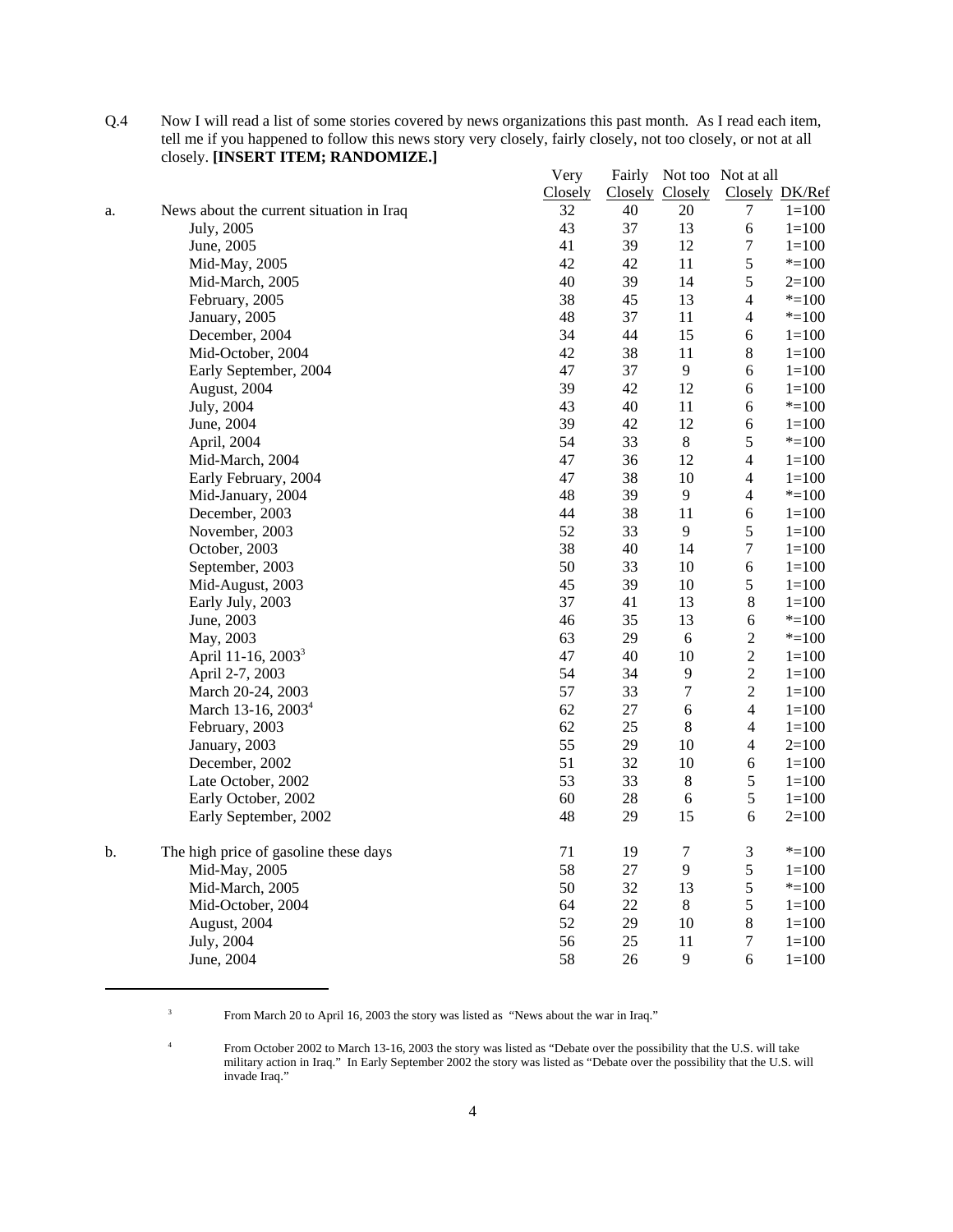|    | <b>Q.4 CONTINUED</b>                                      | Very    | Fairly  |         | Not too Not at all |                |
|----|-----------------------------------------------------------|---------|---------|---------|--------------------|----------------|
|    |                                                           | Closely | Closely | Closely |                    | Closely DK/Ref |
|    | April, 2004                                               | 46      | 30      | 15      | 8                  | $1 = 100$      |
|    | Early April, 2004                                         | 58      | 23      | 10      | 8                  | $1 = 100$      |
|    | Mid-March, 2004                                           | 47      | 27      | 14      | 10                 | $2=100$        |
|    | September, 2003                                           | 45      | 27      | 15      | 11                 | $1 = 100$      |
|    | March, 2003                                               | 52      | 27      | 11      | 9                  | $1 = 100$      |
|    | February, 2003                                            | 53      | 25      | 12      | 9                  | $1 = 100$      |
|    | June, 2001                                                | 56      | 31      | 7       | 5                  | $1 = 100$      |
|    | May, 2001                                                 | 61      | 26      | 6       | 6                  | $1 = 100$      |
|    | Early October, 2000                                       | 56      | 25      | 12      | 6                  | $1 = 100$      |
|    | June, $2000^5$                                            | 61      | 25      | 9       | 5                  | $* = 100$      |
|    | <b>March</b> , 2000                                       | 58      | 28      | 10      | 4                  | $* = 100$      |
|    | October, 1990                                             | 62      | 26      | 8       | 4                  | $* = 100$      |
|    | September, 1990                                           | 56      | 28      | 11      | $\sqrt{5}$         | $* = 100$      |
|    | <b>August</b> , 1990                                      | 57      | 27      | 10      | 5                  | $1 = 100$      |
| c. | The impact of Hurricane Katrina on New Orleans            |         |         |         |                    |                |
|    | and the Gulf Coast                                        | 70      | 21      | 7       | 2                  | $* = 100$      |
|    | July, 2005 (Hurricanes affecting the Gulf Coast)          | 38      | 37      | 17      | $8\,$              | $* = 100$      |
|    | Early October, 2002 (Gulf of Mexico and Louisiana)        | 38      | 34      | 18      | 10                 | $* = 100$      |
| d. | The nomination of John Roberts as Chief Justice           |         |         |         |                    |                |
|    | of the Supreme Court                                      | 18      | 26      | 25      | 29                 | $2=100$        |
|    | July, 2005 (Retirement of Justice Sandra Day O'Connor) 24 |         | 29      | 24      | 22                 | $1 = 100$      |

Q.5 How much of a problem has the rising price of gasoline been for you and your family lately **[READ]**?

- 33 A very serious problem<br>36 A somewhat serious pro
- A somewhat serious problem
- 21 A minor problem
- 10 Not a problem at all
- \* Don't know/Refused **[VOL. DO NOT READ]**
- $\overline{100}$

<sup>5</sup> In August 1990 through June 2000 the story was listed as "Recent increases in the price of gasoline."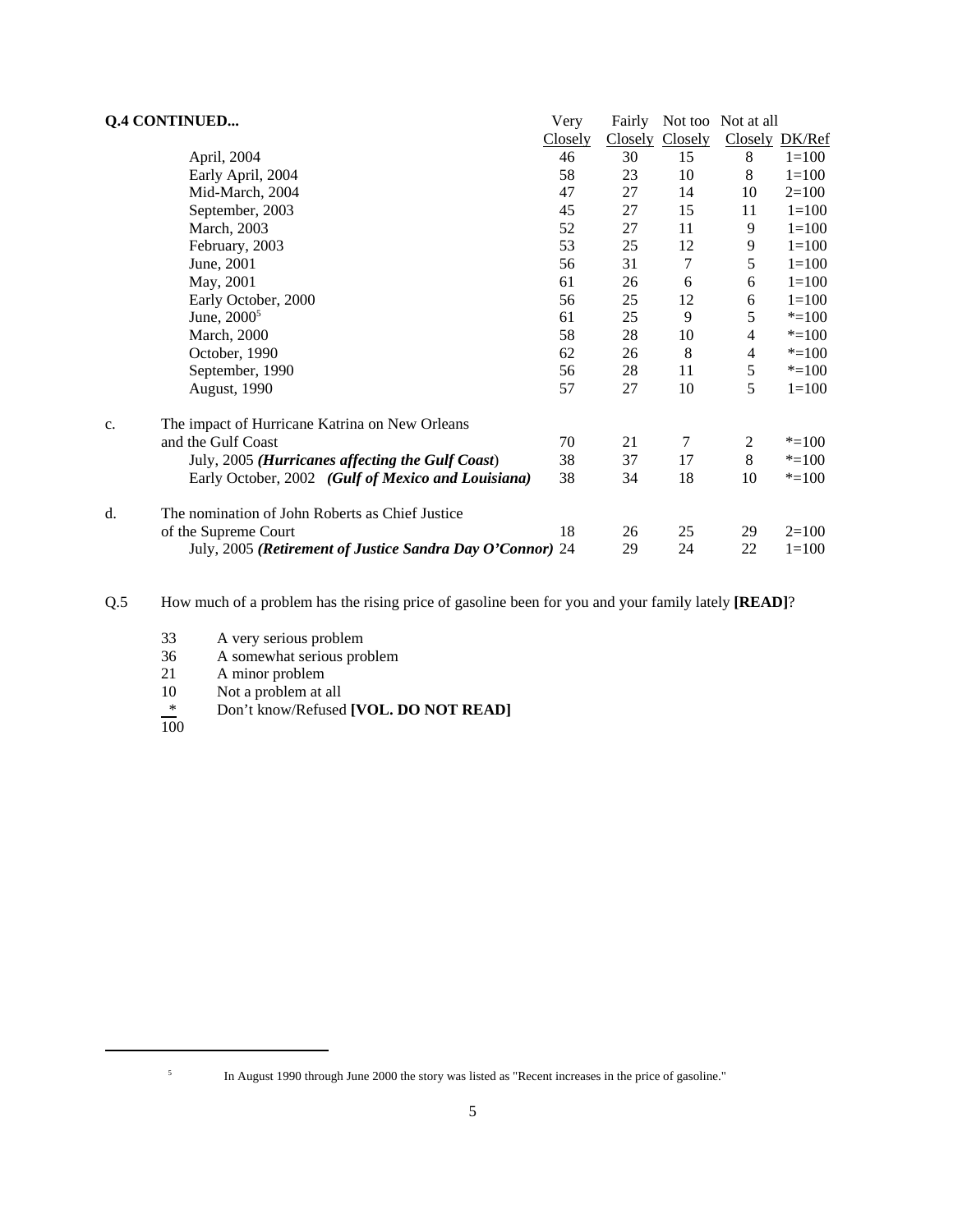Q.6 How have you been getting most of your news about the impact of Hurricane Katrina? From television, from newspapers, from radio, from magazines, or from the Internet? **[ACCEPT TWO ANSWERS: IF ONLY ONE RESPONSE IS GIVEN, PROBE FOR ADDITIONAL RESPONSE]**

|                                      |                   | News-  |    |                                |    |                | Other Don't Know/ |
|--------------------------------------|-------------------|--------|----|--------------------------------|----|----------------|-------------------|
|                                      | <b>Television</b> | papers |    | Radio Magazines Internet (VOL) |    |                | <b>Refused</b>    |
| September, 2005                      | 89                | 35     | 17 | ∗                              | 21 | 3              | *                 |
| June, 2005 <sup>6</sup>              | 74                | 44     | 22 | 5                              | 24 | 2              | 1                 |
| December, 2004                       | 74                | 46     | 21 | 4                              | 24 | 2              | 3                 |
| October, 2003                        | 80                | 50     | 18 | 4                              | 20 | 2              |                   |
| August, 2003                         | 79                | 46     | 15 | 3                              | 18 | $\overline{c}$ | 1                 |
| Early July, 2003                     | 79                | 45     | 16 | 5                              | 19 | 1              | *                 |
| March, 2003 (War in Iraq)            | 89                | 24     | 19 | ∗                              | 11 | 2              | *                 |
| February, 2003                       | 83                | 42     | 19 | 4                              | 15 | 3              | *                 |
| January, 2003                        | 81                | 44     | 22 | 4                              | 17 | 2              | 1                 |
| January, 2002                        | 82                | 42     | 21 | 3                              | 14 | $\overline{2}$ | *                 |
| Mid-September, 2001 (Terror Attacks) | 90                | 11     | 14 | ∗                              | 5  | 1              | 1                 |
| Early September, 2001                | 74                | 45     | 18 | 6                              | 13 | 1              | ∗                 |
| February, 2001                       | 76                | 40     | 16 | 4                              | 10 | 2              | 1                 |
| October, 1999                        | 80                | 48     | 19 | 5                              | 11 | 2              | ∗                 |
| January, 1999                        | 82                | 42     | 18 | 4                              | 6  | 2              | *                 |
| January, 1996                        | 88                | 61     | 25 | 8                              |    | 2              | *                 |
| September, 1995                      | 82                | 63     | 20 | 10                             |    | 1              | 1                 |
| January, 1994                        | 83                | 51     | 15 | 10                             |    | 5              | 1                 |
| September, 1993                      | 83                | 60     | 17 | 9                              |    | 3              | *                 |
| January, 1993                        | 83                | 52     | 17 | 5                              |    |                | 1                 |
| Early January, 1991                  | 82                | 40     | 15 | 4                              |    |                | *                 |

#### **IF '1' TELEVISION AS EITHER 1ST OR 2ND RESPONSE IN Q.6 ASK:**

Q.6a Have you been getting most of your news about the disaster from **[READ, RANDOMIZE ITEMS 2 THRU 4 AND 5 THRU 8 SEPARATELY, AND RANDOMIZE SETS OF ITEMS (LOCAL; NETWORK; CABLE). ACCEPT MULTIPLE ANSWERS BUT DO NOT PROBE FOR ADDITIONAL]**

|    |                                         |                |      |          |      | Early |      |
|----|-----------------------------------------|----------------|------|----------|------|-------|------|
|    | <b>BASED ON TOTAL:</b>                  | June           | Dec  | Oct      | Aug  | July  | Jan  |
|    |                                         | 2005           | 2004 | 2003     | 2003 | 2003  | 2002 |
| 19 | Local news programming                  | 13             | 15   | 17       | 17   | 17    | 16   |
| 14 | <b>ABC</b> Network news                 | 12             | 11   | 12       | 12   | 12    |      |
| 8  | CBS Network news                        | 9              | 9    | 8        | 10   | 11    |      |
| 12 | NBC Network news                        | 12             | 14   | 13       | 15   | 14    | 15   |
| 31 | CNN Cable news                          | 18             | 20   | 20       | 26   | 27    | 28   |
| 9  | <b>MSNBC</b> Cable news                 | 5              | 6    | 6        |      | 9     | 8    |
| 22 | The Fox News Cable Channel              | 16             | 19   | 17       | 18   | 22    | 16   |
| 3  | CNBC Cable news                         | $\mathfrak{D}$ | 3    | $-2^{7}$ | 3    | 3     |      |
| 3  | <b>(DO NOT READ)</b> Don't know/Refused | 4              | 3    | 4        | 4    | 3     |      |

<sup>&</sup>lt;sup>6</sup> In June 2005 and earlier the question was worded "news about national and international issues," except in March 2003, when the question was worded "news about the war in Iraq," and in Mid-September 2001, when the question was worded "news about the terrorist attacks." In September 1995, question wording did not include "international." In Early January 1991 the question asked about "the latest developments in the Persian Gulf."

<sup>7</sup> In October 2003, CNBC Cable news item was not asked due to programming error.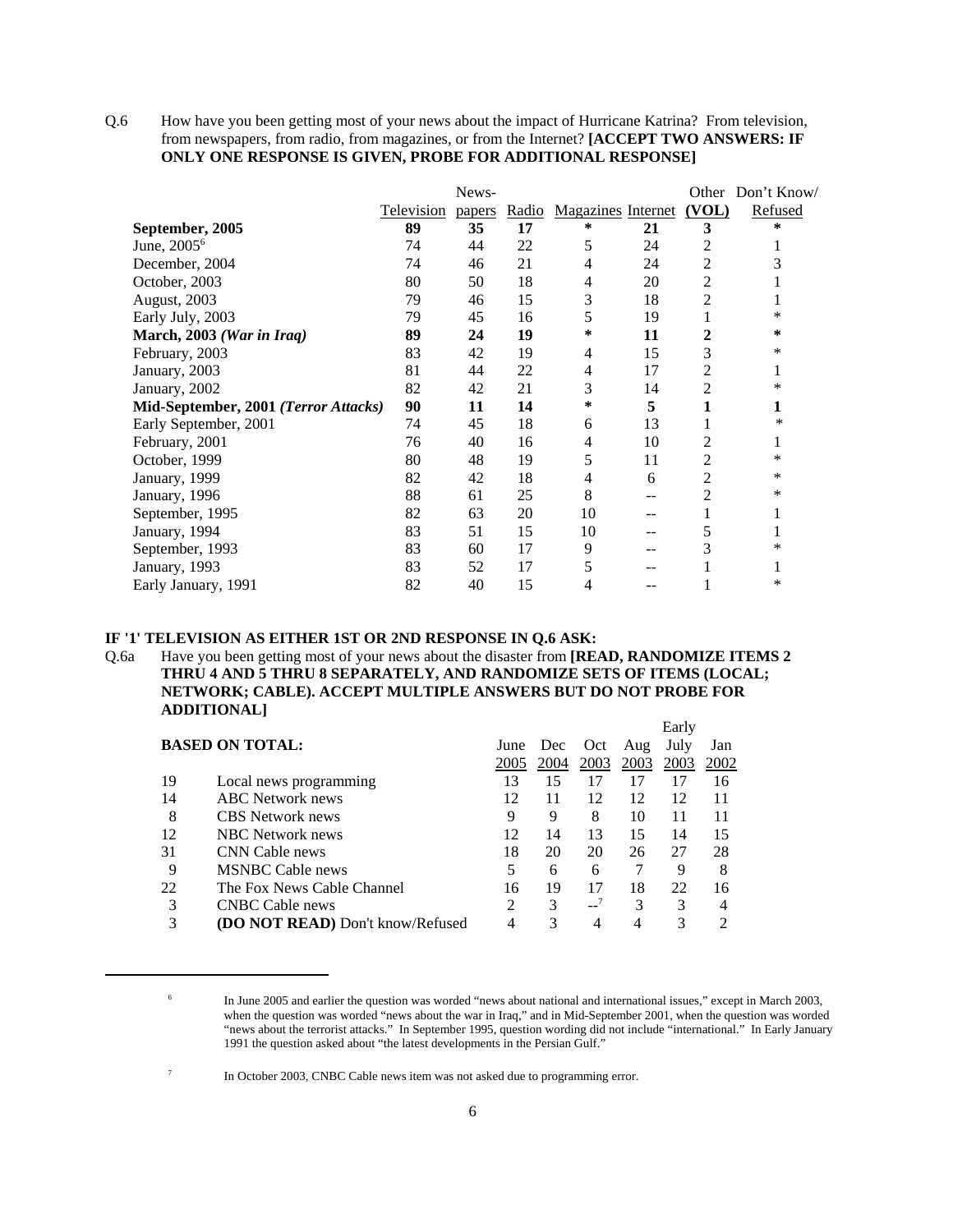# **ASK ALL:**

Q.7 In general, how would you rate the job the press has done in covering the impact of Hurricane Katrina on New Orleans and the Gulf Coast **[READ]**

|                  |                    | <b>Terrorist Attacks</b> |
|------------------|--------------------|--------------------------|
|                  |                    | Sept 2001                |
| 28               | Excellent          | 56                       |
| 37               | Good               | 33                       |
| 18               | Only fair          | 6                        |
| 15               | Poor               | 3                        |
| $\frac{2}{2}$    | Don't know/Refused |                          |
| $\overline{100}$ |                    |                          |

Q.8 Do you think news organizations are giving too much, too little, or the right amount of coverage to the impact of Hurricane Katrina on New Orleans and the Gulf Coast?

|               |                          | <b>Terrorist Attacks</b> |
|---------------|--------------------------|--------------------------|
|               |                          | Early Oct                |
|               |                          | 2001                     |
| 21            | Too much coverage        | 32                       |
| 13            | Too little coverage      | $\mathfrak{D}$           |
| 62            | Right amount of coverage | 63                       |
| $\frac{4}{1}$ | Don't know/Refused       | 3                        |
| 100           |                          |                          |

Q.9 Have you yourself felt depressed because of what's happened in areas affected by the hurricane?

|     |                                                                                                                                                                       | Don't know/ |
|-----|-----------------------------------------------------------------------------------------------------------------------------------------------------------------------|-------------|
| Yes | $\overline{\text{No}}$                                                                                                                                                | Refused     |
| 58  | 41                                                                                                                                                                    | $1=100$     |
| 36  | 63                                                                                                                                                                    | $1 = 100$   |
| 41  | 58                                                                                                                                                                    | $1=100$     |
| 40  | 59                                                                                                                                                                    | $1=100$     |
| 35  | 63                                                                                                                                                                    | $2=100$     |
| 30  | 69                                                                                                                                                                    | $1 = 100$   |
|     | 75                                                                                                                                                                    | $1=100$     |
|     | 66                                                                                                                                                                    | $3=100$     |
| 42  | 57                                                                                                                                                                    | $1 = 100$   |
|     | 27                                                                                                                                                                    | $2=100$     |
| 50  | 49                                                                                                                                                                    | $1 = 100$   |
|     | (Iraq War)<br>(Iraq War)<br>(Iraq War)<br>(Iraq War)<br>(Iraq War)<br>(Terror Attack) 24<br>(Terror Attack) 31<br>(Terror Attack)<br>(Terror Attack) 71<br>(Gulf War) |             |

<sup>&</sup>lt;sup>8</sup> In Early November and Mid-October 2001 the question was worded "...concerns about terrorist attacks or the war against terrorism?" In Early October and Mid-September 2001, the question was worded " ...the terrorist attacks on the World Trade Center and the Pentagon?"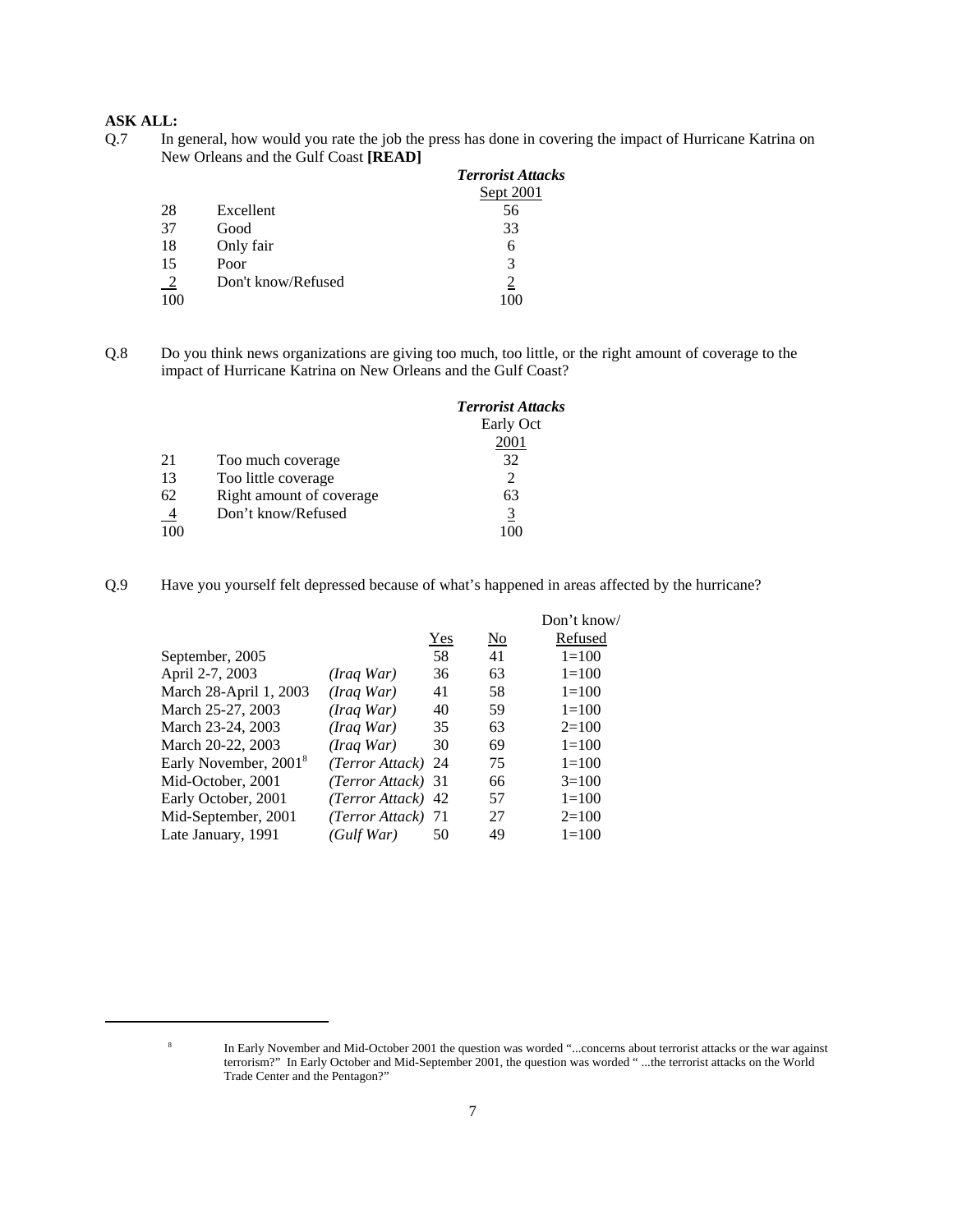Q.10 Have you yourself felt angry because of what's happened in areas affected by the hurricane?

|        |                    | <b>Terrorist Attacks</b> |
|--------|--------------------|--------------------------|
|        |                    | Early Oct                |
|        |                    | 2001                     |
| 50     | Yes                | 87                       |
| 50     | No                 | 12                       |
| $\ast$ | Don't know/Refused |                          |
| 100    |                    |                          |

Q.11 Do you, yourself, have a close personal friend or relative who was directly affected by the hurricane, or not?

24 Yes 75 No 1 Don't Know/Refused  $\overline{100}$ 

- Q.12 How concerned are you that the impact of Hurricane Katrina will cause a nationwide economic recession? **[READ]**
	- 46 Very concerned<br>34 Somewhat conce
	- Somewhat concerned
	- 11 Not too concerned
	- 7 Not at all concerned
	- 2 Don't know/Refused **[VOL. DO NOT READ]**   $\frac{2}{100}$
	-

#### **ROTATE Q.13 Q.14**

- Q.13 How would you rate the job state and local governments in Louisiana and Mississippi have been doing responding to Hurricane Katrina? **[READ]**
	- 9 Excellent<br>32 Good
	- 32 Good
	- 29 Only fair<br>22 Poor
	- Poor
	- 8 Don't know/Refused **[VOL. DO NOT READ]**
	- 100
- Q.14 How would you rate the job the federal government has been doing responding to Hurricane Katrina? **[READ]**
	- 8 Excellent<br>30 Good
	- Good
	- 29 Only fair<br>29 Poor
	- Poor
	- 4 Don't know/Refused **[VOL. DO NOT READ]**   $\frac{4}{100}$
	-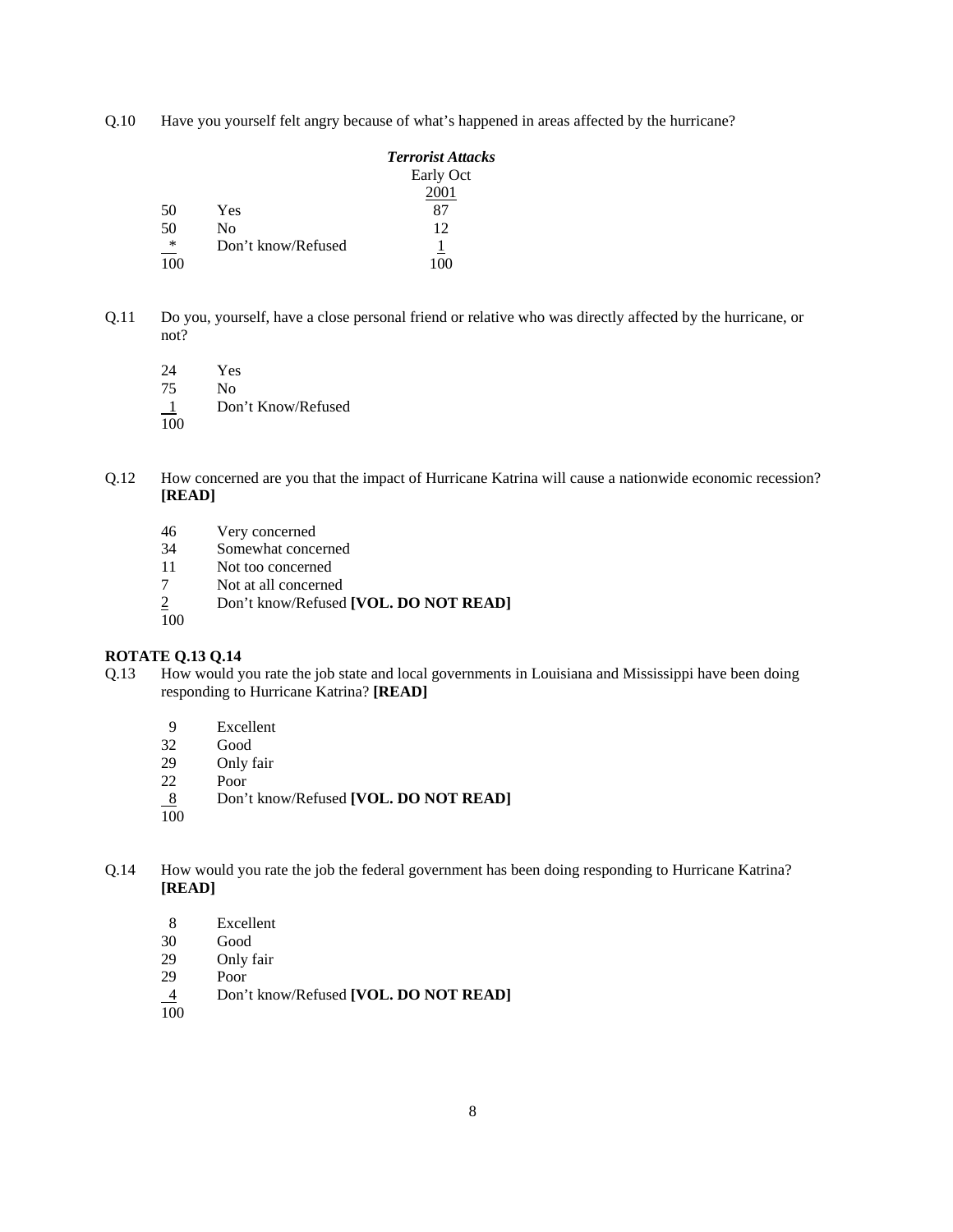### **IF 'ONLY FAIR' OR 'POOR' (3,4 IN Q.14) ASK [N=603]:**

- Q.15 From what you've seen and read, what was the biggest reason why the FEDERAL government did not do a good job responding to this emergency **[READ AND RANDOMIZE]**
	- 33 Lack of planning for this type of emergency
	- 29 Lack of coordination among government agencies
	- 32 Poor leadership in Washington
	- 6 **[VOL. DO NOT READ]** Don't know/Refused
	- 100

#### **ASK ALL:**

- Q.16 In your opinion, did President Bush do all he could to get relief efforts going quickly or do you think he could have done more?
	- 28 Did all he could
	- 67 Could have done more
	- 5 Don't know/Refused
	- $\overline{100}$
- Q.17 Thinking about the people who stayed in New Orleans during the storm and became stranded by the flooding, do you think… **[READ AND ROTATE]**
	- 29 Most stayed behind because they wanted to OR
	- 62 Most stayed behind because they didn't have a way to leave the city
	- 9 **[VOL. DO NOT READ]** Don't know/Refused
	- 100
- Q.18 In your view, did this disaster show that racial inequality remains a major problem in this country, or don't you think this was a particularly important lesson of the disaster?
	- 38 Showed that racial inequality remains a major problem
	- 50 Not a particularly important lesson of the disaster
	- 12 Don't know/Refused
	- $\overline{100}$
- Q.19 Do you think the severity of Hurricane Katrina is the result of global climate change, or is Hurricane Katrina just the kind of severe weather event that happens from time to time?
	- 25 Result of global climate change
	- 66 Just happens from time to time
	- 9 Don't know/Refused
	- 100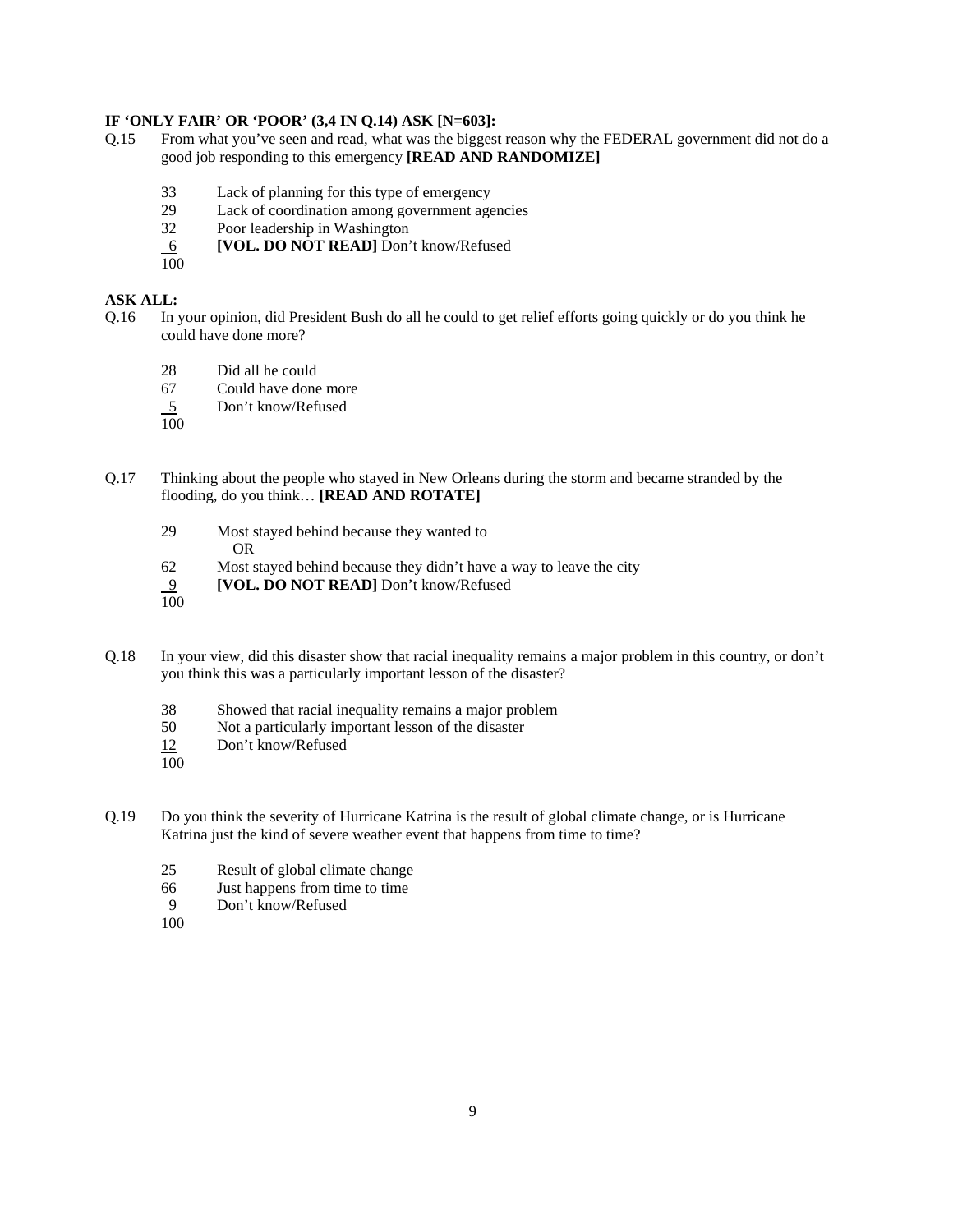Q.20 Have you or anyone in your household made a donation to help those affected by the hurricane, are you planning to do so, or is this something you don't think you will do right now?

|         |                                       | Earthquake/Tsunami<br>in Indian Ocean |
|---------|---------------------------------------|---------------------------------------|
|         |                                       | Jan 2005                              |
| 56      | Yes, have made a donation             | 30                                    |
| 28      | Planning to do so                     | 30                                    |
| 15      | No, don't think will donate right now | 37                                    |
| $\perp$ | Don't know/Refused (VOL)              | 3                                     |
| 100     |                                       | 100                                   |
|         |                                       |                                       |

### **NO QUESTION 21**

- Q.22 Has what you've seen, heard and read in the wake of Hurricane Katrina made you more optimistic about human nature or more pessimistic about human nature?
	- 59 More optimistic
	- 22 More pessimistic
	- 9 Made no difference **(VOL.)**
	- 10 Don't know/Refused
	- 100

### **NO QUESTIONS 23 - 25**

- Q.26 Were you, personally, surprised by incidents of violence and looting in New Orleans during the disaster, or didn't this surprise you?
	- 44 Surprised
	- 55 Not surprised
	- 1 Don't know/Refused
	- 100
- Q.27 Do you think the people who took things from businesses and homes in New Orleans were… [**READ AND ROTATE]**
	- 41 Mostly ordinary people trying to survive during an emergency OR
	- 35 Mostly criminals trying to take advantage of the situation
	- 18 **[VOL. DO NOT READ]** Both/Depends
	- 6 **[VOL. DO NOT READ]** Don't know/Refused
	- 100

Q.28 Do you think the people who committed violent acts in New Orleans were… [**READ AND ROTATE]**

- 27 Mostly ordinary people who became desperate during an emergency OR
- 57 Mostly criminals trying to take advantage of the situation
- 9 **[VOL. DO NOT READ]** Both/Depends
- 7 **[VOL. DO NOT READ]** Don't know/Refused
- $\frac{7}{100}$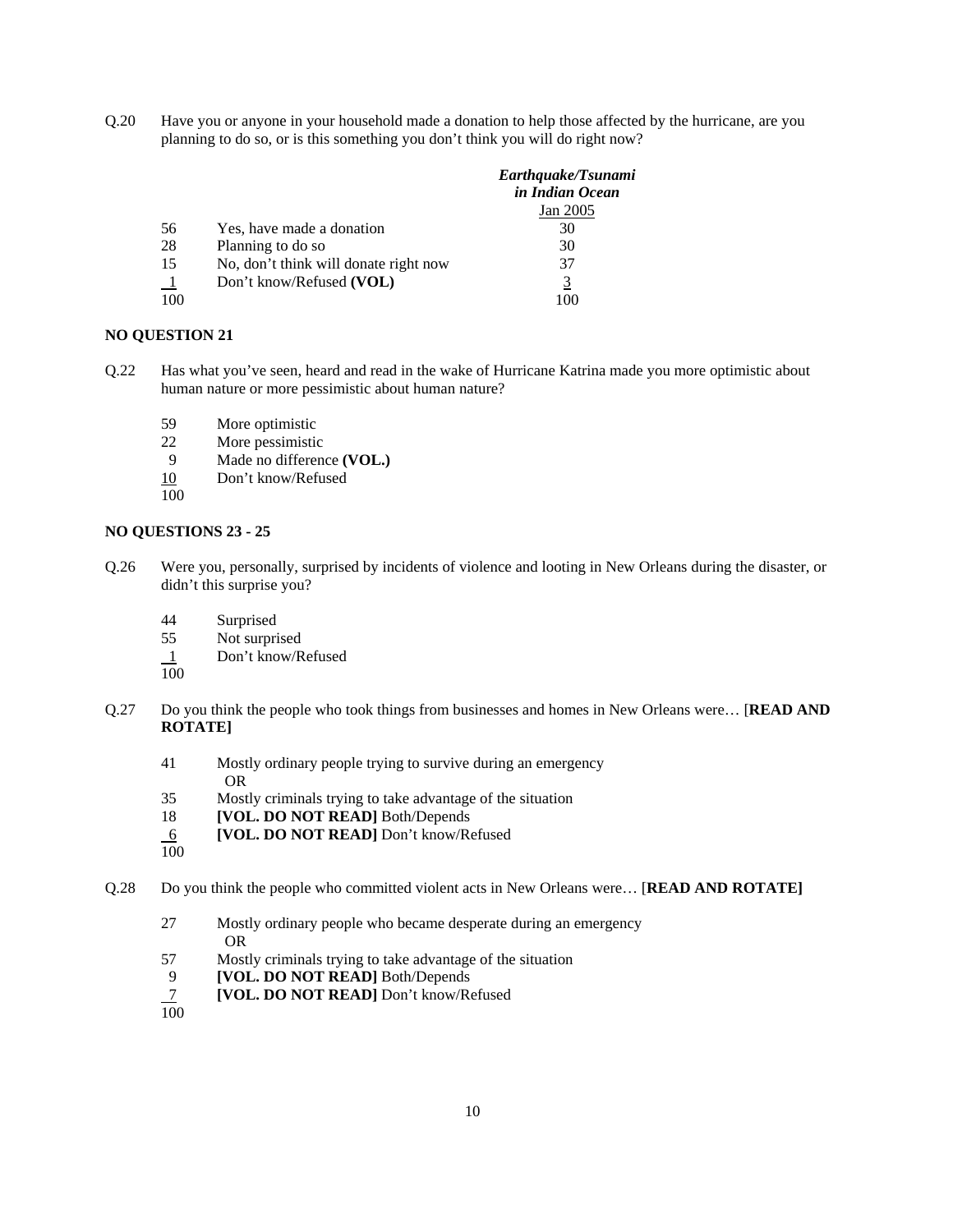- Q.29 Has the government's response to this disaster affected your confidence in the government's ability to handle a major terrorist attack, or not? **[IF YES:** Has it made you more confident or less confident?]
	- 7 Yes, more confident
	- 42 Yes, less confident

46 No

5 Don't know/Refused **(VOL.)**

100

- Q.30 Most of the people stranded in New Orleans following the hurricane were African-American. Do you think the government's response to the situation would have been faster if most of the victims had been white, or don't you think this would have made any difference?
	- 26 Yes, would have been faster
	- 68 No, wouldn't have made any difference
	- 6 Don't know/Refused
	- 100

On a different subject for a moment…

- Q.31 From what you've heard or read, do you think the U.S. Senate should or should not confirm John Roberts as the next Chief Justice of the Supreme Court?
	- 35 Should
	- Should not
	- 46 Don't know/Refused
	- 100
- Q.32 From what you've heard or read, are you concerned that John Roberts is too conservative, too liberal, or aren't you concerned about his ideology?
	- 20 Concerned that he is too conservative
	- 5 Concerned that he is too liberal
	- 39 Not concerned about his ideology
	- 36 Don't know/Refused
	- $\overline{100}$

Now, just a few questions for statistical purposes only...

PARTY In politics TODAY, do you consider yourself a Republican, Democrat, or Independent?

|              |                   |            |          |             | (VOL)      | (VOL)  |            |
|--------------|-------------------|------------|----------|-------------|------------|--------|------------|
|              |                   |            |          |             | No         | Other  |            |
| <b>Trend</b> |                   | Republican | Democrat | Independent | Preference | Party  | Don't know |
|              | September, 2005   | 27         | 33       | 33          | 4          | $\ast$ | $3=100$    |
|              | July, 2005        | 31         | 34       | 29          | 4          | *      | $2=100$    |
|              | June, 2005        | 30         | 32       | 32          | 4          | *      | $2=100$    |
|              | Mid-May, $2005$   | 30         | 34       | 29          | 4          | *      | $3=100$    |
|              | Late March, 2005  | 29         | 32       | 36          | 2          | *      | $1 = 100$  |
|              | Mid-March, 2005   | 30         | 34       | 29          | 4          | *      | $3=100$    |
|              | February, 2005    | 31         | 32       | 30          | 4          |        | $2=100$    |
|              | January, 2005     | 32         | 33       | 30          | 4          | *      | $1 = 100$  |
|              | December, 2004    | 31         | 34       | 30          | 3          | *      | $2=100$    |
|              | Mid-October, 2004 | 30         | 33       | 30          |            | *      | $3=100$    |